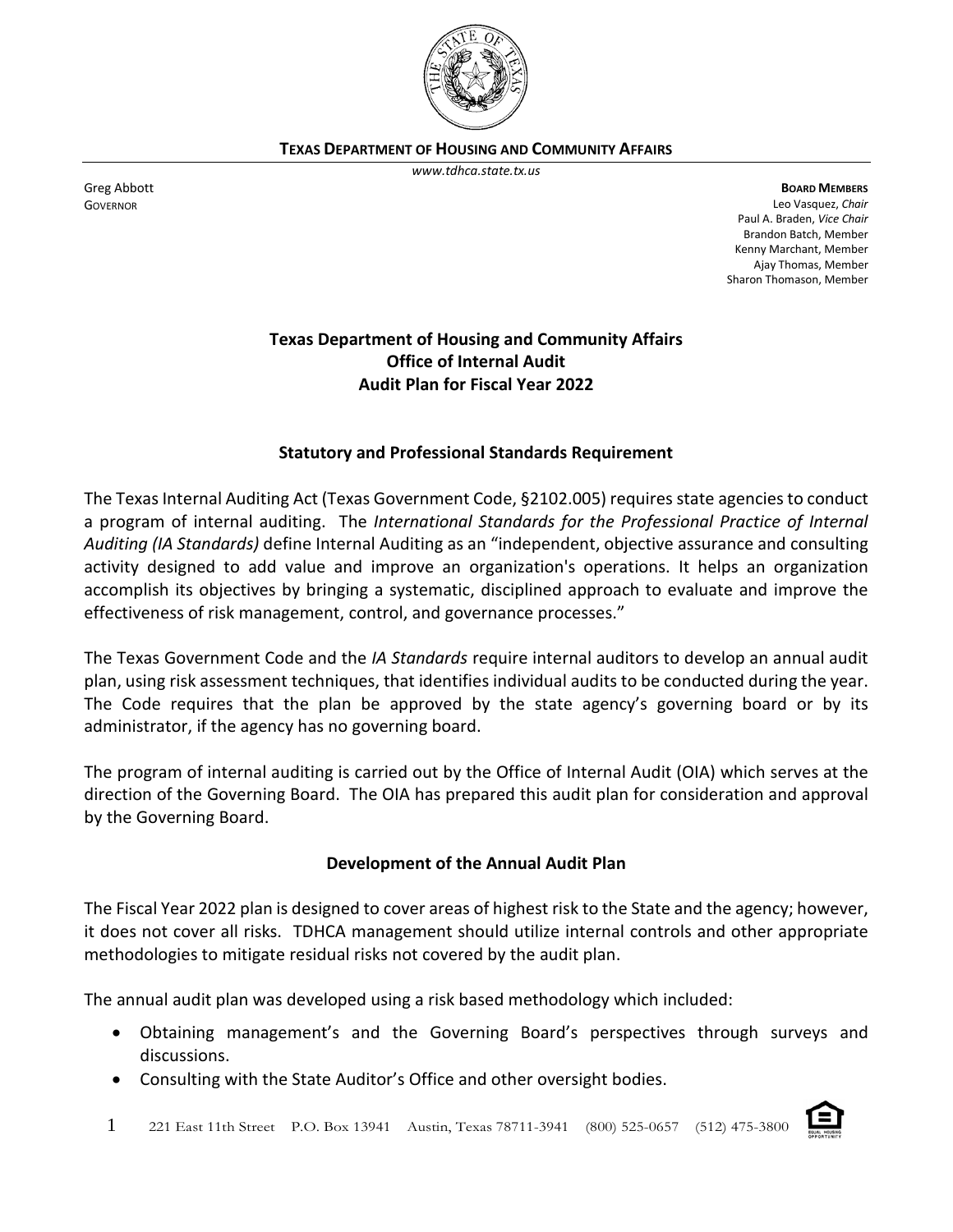- Reviewing prior TDHCA meeting minutes, audit report findings and recommendations, and budgetary information.
- Evaluating information about key agency business areas, processes, and systems.
- Considering input from internal audit staff.
- Utilizing a matrix whereby identified auditable units were ranked according to standard risk factors.

The budgeted hours for all projects are based on two staff auditors and the Director of Internal Audit.

## **Projects for Fiscal Year 2022 Annual Audit Plan**

We have identified the following projects for inclusion in the 2022 Annual Audit Plan based on our annual risk assessment of the auditable units. The project numbers are for identification purposes and may not correspond to the order in which the projects are performed. Also included below is a brief description of functions to be reviewed.

## **New Audit Projects:**

# **1. Texas Rent Relief Program (TRR) – Procurement of Administrative Contracts**

The Texas Rent Relief Program provides rental and utility assistance to qualifying applicants to prevent housing instability, potential eviction, utility disconnections, and financial hardships for tenants and landlords as a result of the COVID-19 pandemic. The funding for this program is part of the Coronavirus stimulus bill passed by Congress. As part of this program, the State of Texas received initially approximately \$1.3 billion to assist landlords and tenants through the Texas Rent Relief Program. Local communities in Texas with populations greater than 200,000 had an opportunity to receive roughly \$700 million in additional direct allocations of these funds.

This program was launched in Feb 2021. The SAO and Clifton-Larson-Anderson (CLA) will include this program in the statewide audit of the Texas financial statements. They will audit requirements in the federal compliance supplement, such as payments and eligibility. The internal audit department will audit operational aspects, primarily procurement of the administrative contracts.

# **2. Previous Participation Review (PPR)**

The Previous Participation Review function evaluates contractors and sub recipients when TDHCA is considering whether to award them a new contract for the following fiscal year. The function is involved with new and renewed contracts for several different programs and has not been audited before.

#### **3. I.T General Controls**

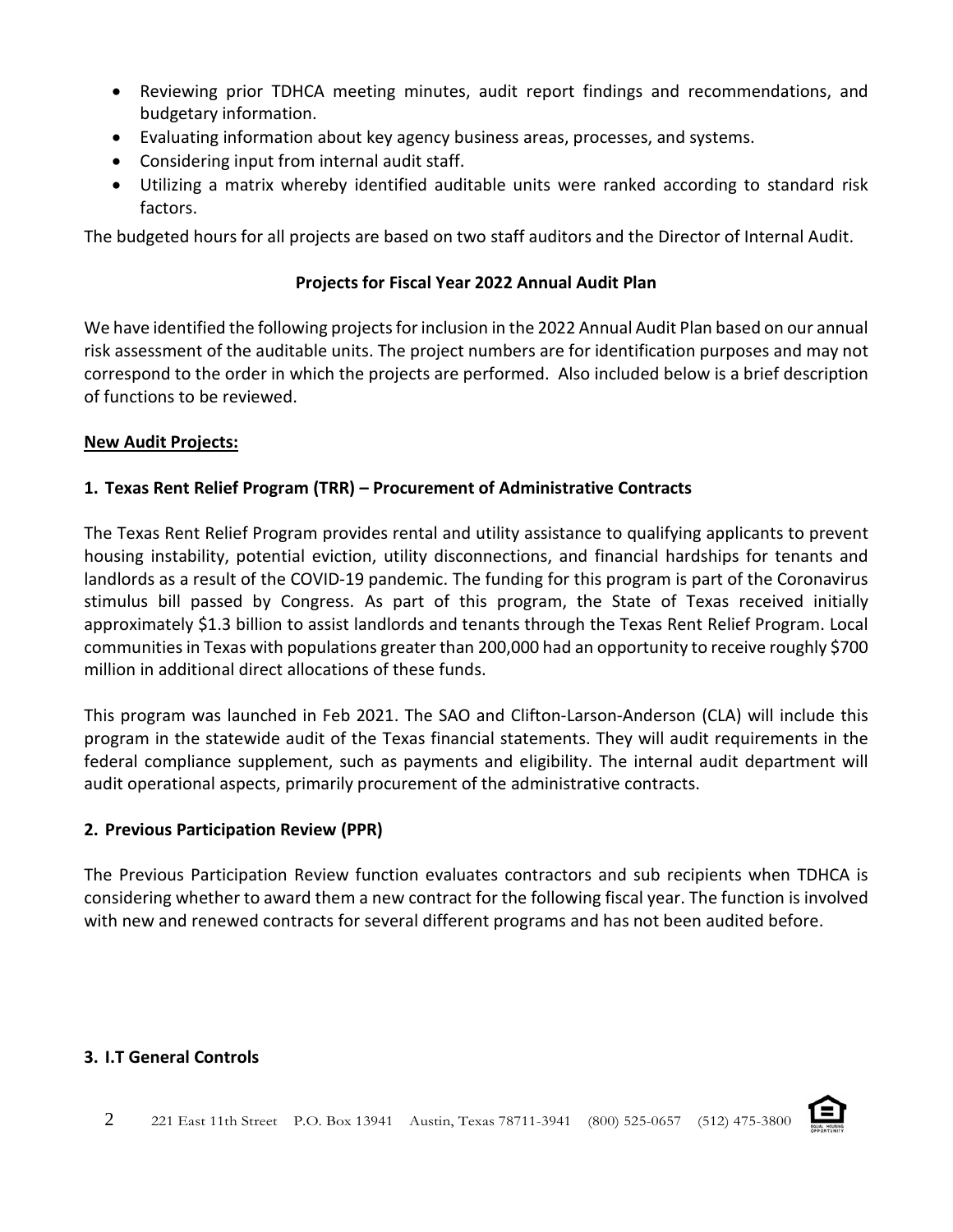The Internal Auditing Act requires periodic audits of an agency's information systems. TDHCA's technology is delivered by internal TDHCA Information Systems staff with support from the Department of Information Resources. The audit will primarily focus on the functions of internal TDHCA IS staff and will consider areas such as governance, systems development life cycle controls, physical and logical access to critical hardware and software, backup and recovery, programming change management procedures, and computer operation controls.

# **4. I.T Application Controls**

Application controls are related specifically to critical information systems software programs and are necessary for the accurate and proper processing of critical business functions on the software. The audit would include areas such as input and access controls, file and data processing controls, output controls and master files and data controls. Application controls will be reviewed for selected applications used by TDHCA to manage Program and administrative data and activity.

# **5. MH Installation Inspection / Physical Inspection**

Manufactured Housing Division (MHD) of the Texas Department of Housing and Community Affairs administers the Texas Manufactured Housing Standards Act. Because of its regulatory nature, MHD has its own board and executive director, but is administratively attached to TDHCA and receives audit related services from OIA at TDHCA.

The Physical Inspection section of Compliance Monitoring Division was selected for Audit during FY20, and a report was issued on August 14, 2020. However, due to a scope limitation imposed by COVID19 pandemic, this unit will be reviewed more comprehensively during FY22. And since the inspections are performed by MHD similar to those performed by Physical inspection at TDHCA, OIA will conduct these audits together to achieve some economy of scale.

During the course of this audit, OIA also plans to conduct follow up work on the Migrant Labor housing audit that was conducted in 2019, as well as follow up work on the audit of MHD that was performed by SAO in 2020.

#### **6. Texas Homeownership Program**

The Texas Home Ownership program helps eligible Texas homebuyers by providing financial assistance, such as down payment assistance, low interest rate mortgage, and Mortgage Credit Certificate (MCC). The program also offers technical assistance and educational resources for first-time homebuyers throughout the process. This program rated high on our risk assessment due to lack of any prior audits by OIA.

# **Carry Over Project**